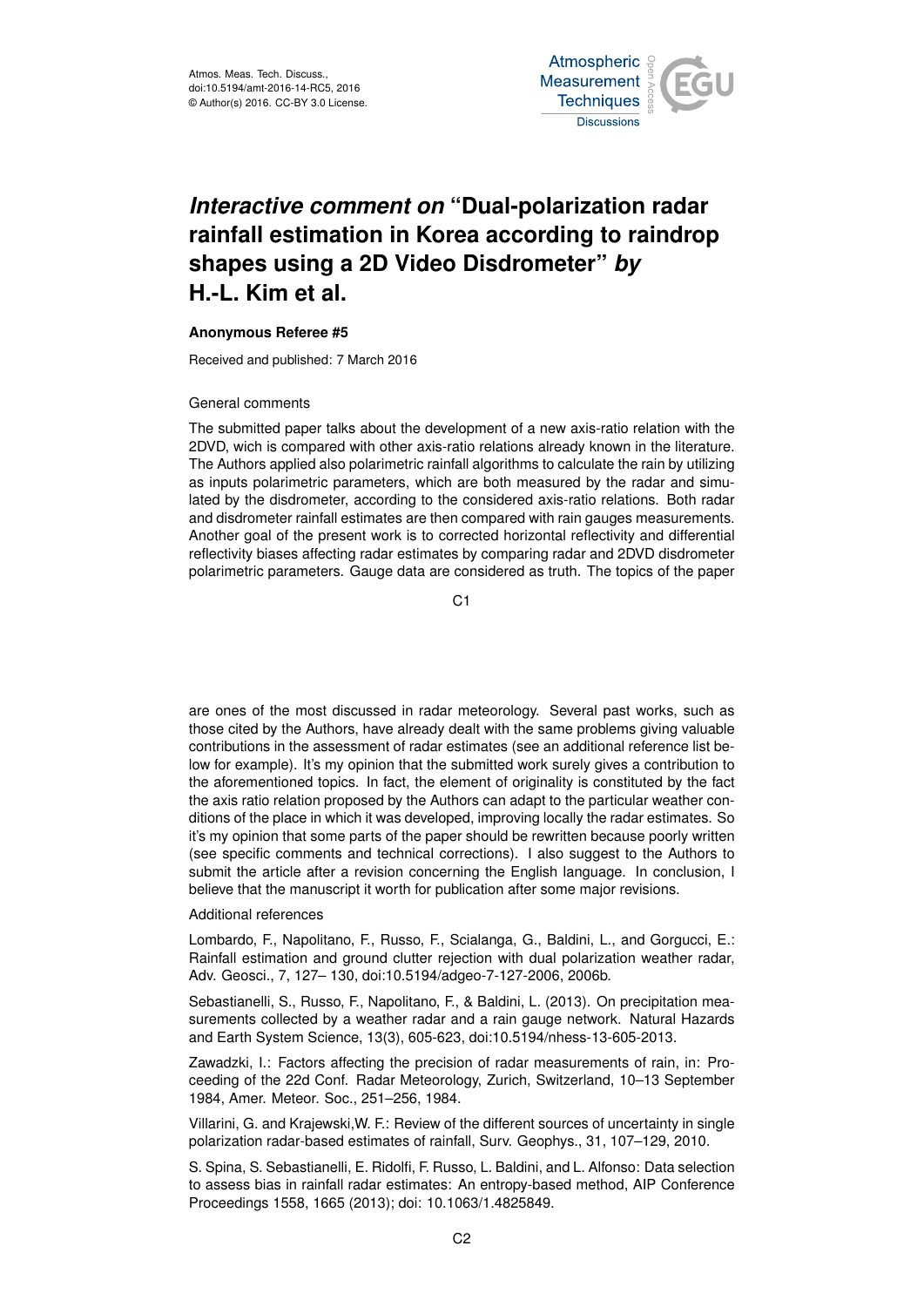Zhang, J. and Qi, Y.: A real-time algorithm for the correction of brightband effects in radar-derived QPE, J. Hydrometeorol., 11, 1157–1171, 2010.

Zhang, J., Langston, C., and Howard, K.: Brightband identification based on vertical profiles of reflectivity from the WSR-88D, J. Atmos. Ocean. Tech., 25, 1859–1872, 2008.

Gorgucci, E., Scarchilli, G., and Chandrasekar V.: Calibration of radars using polarimetric techniques, IEEE Trans. Geosci. Remote Sens., 30, 853-858, 1992.

Specific comments and technical corrections

P1, title: I would suggest: "Dual-polarization radar rainfall estimation in Korea according to raindrop shapes obtained by a 2D Video Disdrometer".

P1, line 23: what did you mean with "a new axis ratio of raindrop relations"? It's a relation between the raindrop axis ratio and the raindrop diameter? Please specify. It's my opinion that you should better introduce this relation both in the abstract and in the introduction.

P1, lines 24-25: if you say: "polarimetric rainfall algorithms were derived using different axis ratio relations", it seems that the polarimetric algorithm changes depending on the axis ratio relation you consider. But if we observe table 3 you applied each polarimetric rainfall relation with the same 4 axis ratio relations. Instead, the polarimetric parameter depend on the shape of raindrops you assumed, as it's better specify at page 7 lines 28-29. So you should rephrase.

P1, lines 25-26: what did you mean saying "radar-point one hour rain rate"? A radar estimates rain in a pixel not in a point. A rain gauge measures rain in a point. Could you specify if the pixel in question includes within it the rain-gauge location? Furthermore with "one-hour rain rate" did you mean the average rain rate in a hour? It would be better if you put the unit. I would suggest to write "the radar-pixel hourly mean rain rate".

C3

P1, lines 24-27: you wrote: "Second, polarimetric rainfall algorithms were derived using different axis ratio relations, and estimated radar-point one hour rain rate for the differences in polarimetric rainfall algorithms were compared with the hourly rain rate measured by gauge." The sentence is too long, please split it. Moreover, I suggest writing: "the estimated radar-pixel hourly mean rain rate obtained from the different polarimetric rainfall algorithms" instead of "estimated radar-point one hour rain rate for the differences in polarimetric rainfall algorithms"

P1, lines 27-28: I would change "in relation to calibration bias of reflectivity and differential reflectivity" into "to calibrate reflectivity and differential reflectivity biases".

P1, lines 28-29: the sentence is poorly written, I suggest to write: "For  $D < 1.5$  mm and for  $D > 5.5$  mm the shape of raindrops obtained by the new axis-ratio relation developer by the 2DVD is more oblate than the shapes obtained by the existing relations".

P2, lines 6-9: the sentence is poorly written, I would write "Zh and ZDR biases were calculated by comparing Zh and ZDR radar measurements with the same parameters simulated by the 2DVD. In order to produce more accurate rainfall estimation." (it is redundant to say that a bias is used to correct a bias). In addition it's my opinion that you should better specify what is the aim of your work. If I understood, you developed a new axis-ratio relation with the 2DVD. You developed also the polarimetric rainfall algorithms by using the same tool? Then, you applied polarimetric rainfall algorithms to calculate the rain by utilizing as inputs the polarimetric parameters, which are both measured by the radar and simulated by the disdrometer, according to 4 axis-ratio relations. You corrected also Zh and ZDR biases by comparing radar measurements of polarimetric parameter with the disdrometer simulations of the same parameters. Finally you validated the rainfall estimations obtained by both the radar and the disdrometer by a comparison with the rain gauges measurements considered as the ground truth. In many past works the rain gauge observations have been considered as the ground truth, for example in both Lombardo et al., 2006 and Sebastianelli et al., 2013 which I suggest the Authors to cite: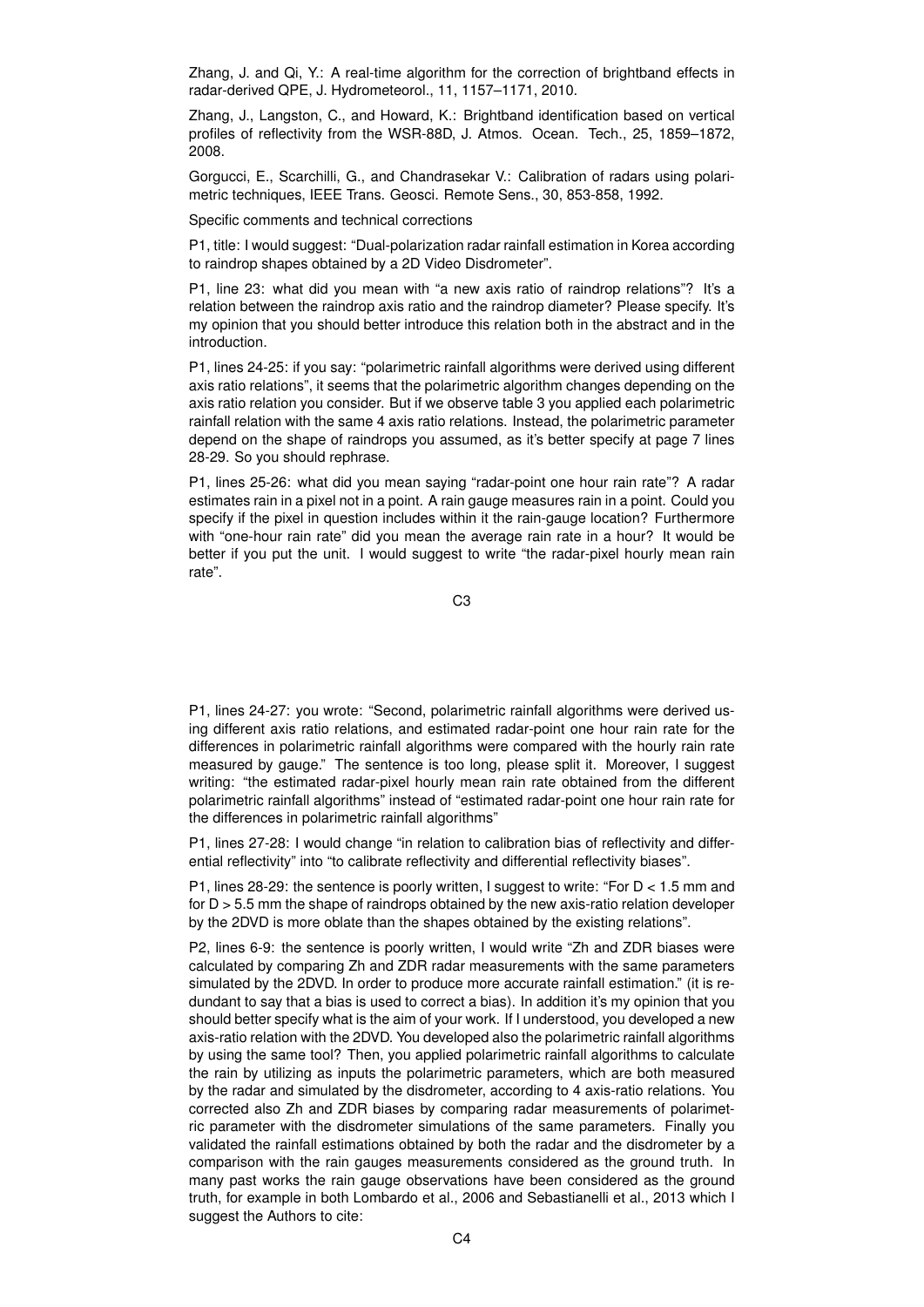- Lombardo, F., Napolitano, F., Russo, F., Scialanga, G., Baldini, L., and Gorgucci, E.: Rainfall estimation and ground clutter rejection with dual polarization weather radar, Adv. Geosci., 7, 127– 130, doi:10.5194/adgeo-7-127-2006, 2006b.

- Sebastianelli, S., Russo, F., Napolitano, F., & Baldini, L. (2013). On precipitation measurements collected by a weather radar and a rain gauge network. Natural Hazards and Earth System Science, 13(3), 605-623, doi:10.5194/nhess-13-605-2013.

In particular, the radar estimations reliability is assessed before and after the calibration to test the effectiveness of the calibration process. Could you better clarify this aspect in the text by briefly describing the methodology followed in your work?

P2, lines 13-16: I would write: "In particular, a dual polarization radar can estimate rainfall more accurately than a single polarization radar by providing reflectivity (ZH), differential reflectivity (ZDR), differential phase (ΦDP), specific differential phase (KDP), and cross-correlation coefficient (hv)".

P2, line 17: what did you mean with backscatter? Perhaps you meant back-scattered signal?

P2, line 17: I would delete "of hydrometeors" because for me it is redundant.

P2, lines 16-21: I suggest to say: "Dual-polarization radar provides characteristics of the precipitation such as precipitation type by means of . . . obtaining more informations about DSD (Cifelli et al., 2011), and reducing the impact of DSD variability on rainfall estimation. For these reasons rainfall estimates provided by polarimetric weather radar are better than that given by a single polarization weather radar.".

P2, line 25: I would remove "of the rain" because for me it is not necessary.

P2, line 27: please split the sentence into two sentences by replacing the word "and" by a mark.

P2, line 32: I would replace "with types of storms and stages of storm development"

C5

with "with both types and stages of storm development".

P3, line 4: I would say "rainfall estimations by polarization radars are affected by errors due to different sources of uncertainties such as . . . Reviews of the different sources of uncertainties are made by different Authors in the past, for example by Zawadzki (1984), Villarini and Krajewski (2010), Sebastianelli et al., 2013, and Spina et al., 2013, which I suggest the Authors to cite:

- Zawadzki, I.: Factors affecting the precision of radar measurements of rain, in: Proceeding of the 22d Conf. Radar Meteorology, Zurich, Switzerland, 10–13 September 1984, Amer. Meteor. Soc., 251–256, 1984.

- Villarini, G. and Krajewski,W. F.: Review of the different sources of uncertainty in single polarization radar-based estimates of rainfall, Surv. Geophys., 31, 107–129, 2010.

- Sebastianelli, S., Russo, F., Napolitano, F., & Baldini, L. (2013). On precipitation measurements collected by a weather radar and a rain gauge network. Natural Hazards and Earth System Science, 13(3), 605-623, doi:10.5194/nhess-13-605-2013.

- S. Spina, S. Sebastianelli, E. Ridolfi, F. Russo, L. Baldini, and L. Alfonso: Data selection to assess bias in rainfall radar estimates: An entropy-based method, AIP Conference Proceedings 1558, 1665 (2013); doi: 10.1063/1.4825849.

P3, line 5: please delete "These measurement errors affect rainfall estimation." Because for me it's redundant.

P3, line 6: I would replace "accurate measurement and calibration of ZH and ZDR" with ZH and ZDR" measurements.

P3, line 7: I would change "accommodation" in "assessment".

P3, line 9: I would replace "measured ZH and ZDR" in "ZH and ZDR measurements".

P3, lines 10-11: I suggest to use the wording "vertical profile of reflectivity" instead of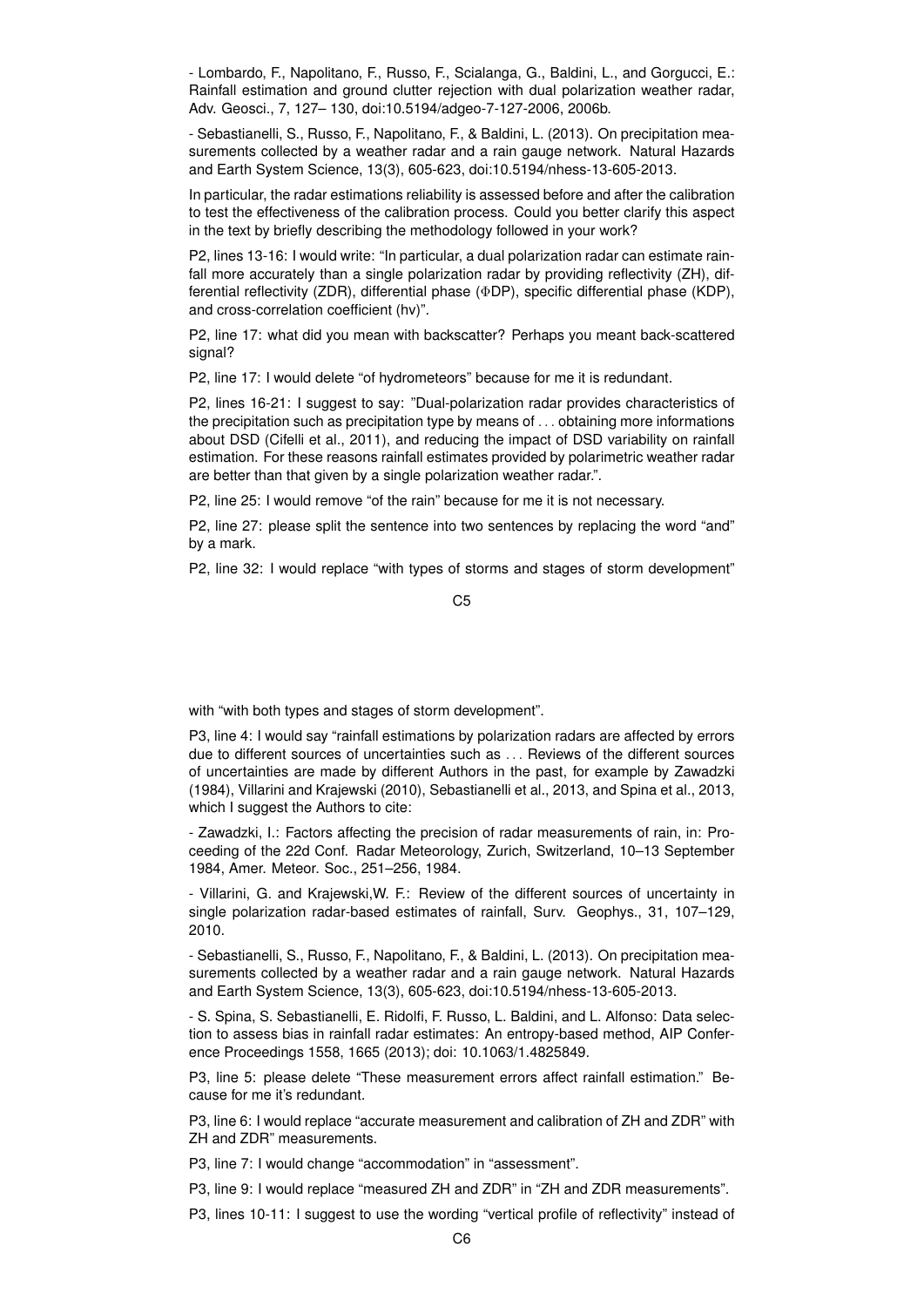"measured ZH from the radar profiler (at vertical incidence)". See for example Sebastianelli et al., 2013.

P3, line 11: the disdrometer-inferred ZH.

P3, line 12: please change "by comparing reflectivity between radar and disdrometer" into "by comparison between radar and disdrometer reflectivity".

P3, line 19: the principle has been theorized by Gorgucci et al., 1992, please insert citation.

P3, lines 22-23: a mean axis ratio and a polarimetric rainfall algorithms.

P3, line 24: please remove "the" and change "after" in "hereafter".

P3, lines 25-26: please put into the brackets "and newly derived axis-ratio relation from 2DVD data".

P3, line 30: please remove "the" before "data".

P4, line 2: please replace "drawn" with "given".

P4, lines 6-9: please check the English grammar and rephrase. I would write "data were used to develop a mean raindrop axis ratio relation. . .", and "The disdrometer data used in this study were collected by a 2DVD from. . ."

P4, line 21: a frequency.

P4, line 23: I would write "Data are obtained by using six. . ."

P4, line 29: I would say "both for Zh and ZDR calibration".

P5, line 1: and for rainfall estimation.

P5, line 2: please replace "from" with "due to".

P5, line 7: please write "the 2DVD rainfall estimations" instead of "rainfall calculated from 2DVD data".

C<sub>7</sub>

P5, lines 19-20: please rephrase. I suggest to say "In Fig. 2b and 2c we compare the axis ratio-diameter relation of Pruppacher and Beard (1970) with that found by the disdrometer before and after the correction, respectively.

P6, lines 12-13: the sentence is poorly written, please rephrase. I suggest to write "We analyzed the rainfall cases occurred during the period ... . Fig. 3 shows six of these cases.

P6, line 18: As the 2DVD. . .

P6, line 25: the error is with respect to rain-gauge data? Please specify.

P7, line 1: you wrote "in suit". What did you mean? Perhaps you meant "on site"?

P7, lines 1-3: What's the criteria you used to distinguish between the different rainfall event types? Any references? In Sebastianelli et al., 2013 you can find a description of the rainfall events types from the radar point of view. Look also the works cited in that paper about that, in particular Zhang et al., 2008, and Zhang and Qi, 2010 which define events consisting of a stratiform part and a convective one (in relation to your table 2). So I suggest to add the following references:

- Sebastianelli, S., Russo, F., Napolitano, F., & Baldini, L. (2013). On precipitation measurements collected by a weather radar and a rain gauge network. Natural Hazards and Earth System Science, 13(3), 605-623, doi:10.5194/nhess-13-605-2013.

- Zhang, J. and Qi, Y.: A real-time algorithm for the correction of brightband effects in radar-derived QPE, J. Hydrometeorol., 11, 1157–1171, 2010.

- Zhang, J., Langston, C., and Howard, K.: Brightband identification based on vertical profiles of reflectivity from the WSR-88D, J. Atmos. Ocean. Tech., 25, 1859–1872, 2008.

P7, line 3: precipitation type.

P7, line 4: what did you mean with "difference rainfall"? Maybe you refer to the differ-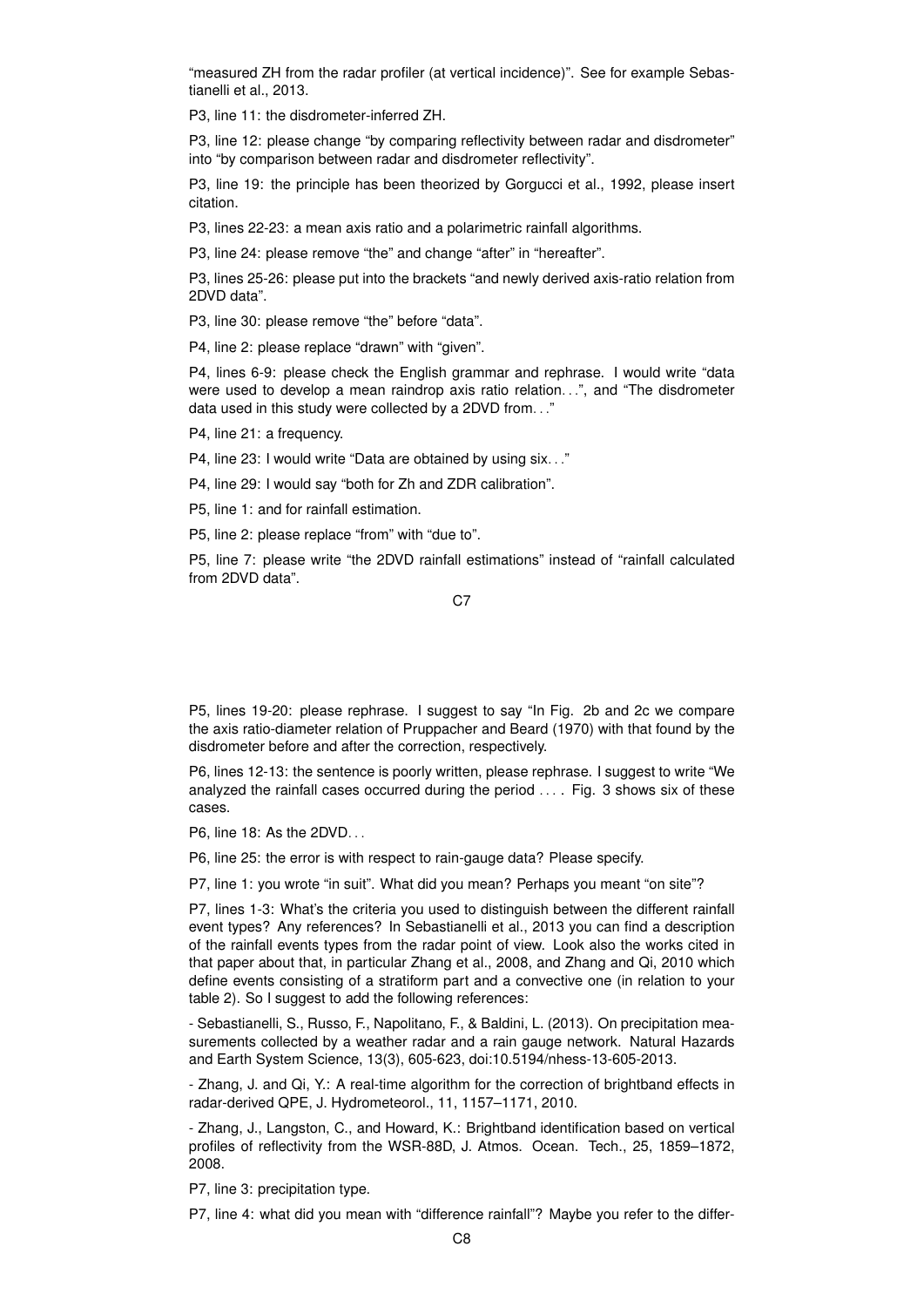ence between disdrometer and rain gauge rainfall?

P7, line 7: I would change "larger" in "greater".

P7, line 17: you would write "reach about"?.

P7, line 18: established within.

P7, line 22: major and minor axis.

P8, line 1: 10.7 cm wavelength.

P8, line 2: we calculated.

P8, line 2: relations which.

P8, lines 15-16: you wrote "Polarimetric rainfall relations between R and dualpolarimetric parameters are derived when rain rate is greater than 0.1 mm hr-1.". Why? To avoid the smallest raindrop diameter and therefore the particles outliers? Please clarify.

P9, line 2: you wrote "The polarimetric radar contains systematic bias of the radar itself." It would be appropriate to introduce a bias definition. You can find a bias definition in Spina et al., 2013. In this work the calibration bias error is defined as a systematic error affecting radar estimates of rainfall independently from both the instant of measurement and the location of the sampling volume.

P9, line 3: I would suggest to replace "accomodation" with "assessment".

P9, line 4: I would suggest to write "the radar calibration" instead of "the calibration of the radar"; moreover, why the calibration was done only for light rainfall event? Maybe to avoid rain gauge error due to wind action which deflects the falling raindrops from the vertical, or it prevents the fall of the drops (updraft). So for the radar calibration you consider only stratiform cases? It is correct to say that?

P9, line 10: I would change "are point measurements" into "consist of point measure-

 $C<sub>9</sub>$ 

ments".

P9, line 10: I would write "whereas radar data are measured in a sampling volume".

P9, line 18: I suggest the Authors to put into brackets "see Fig. 5".

P9, line 23: I suggest the Authors to write ".... Relation derived by measurements in the wind tunnel".

P9, lines 26-29: the sentence is too long and it is poorly written, please rephrase. I suggest to split it into two sentences. I suggest the Authors also to write "The Beard and Chuang (1987) polynomial relation (Eq. (9), black dashed line) is from 2.5 to 6.5 mm lower than the new mean axis-ratio relation values".

P10, lines 2-3: I would write "With the exception of this case, the new axis ratio was similar to Eq. (10) for diameters ranging from 3 to 5.5 mm".

P10, lines 5-6: please remove the sentence "This means that raindrops in South Korea are more oblate than the others"; it is my opinion that you can not assert this by comparing results of different models, which were obtained in different ways and with different data. To say something like that you should derive a mean axis-ratio relation with the same 2DVD in different part of the word.

P10, line 12: please change "from" in "by utilizing".

P10, line 13: I would write "and it was compared with R derived fron the 2DVD (Eq.  $(2)$ ".

P10, line 14: the correlation coefficient. What correlation coefficient? Pearson correlation coefficient?

P10, line 15: I would write rain rate estimation as it is a disdrometer.

P10, line 19: observed rain rates.

P10, line 23: please check English grammar.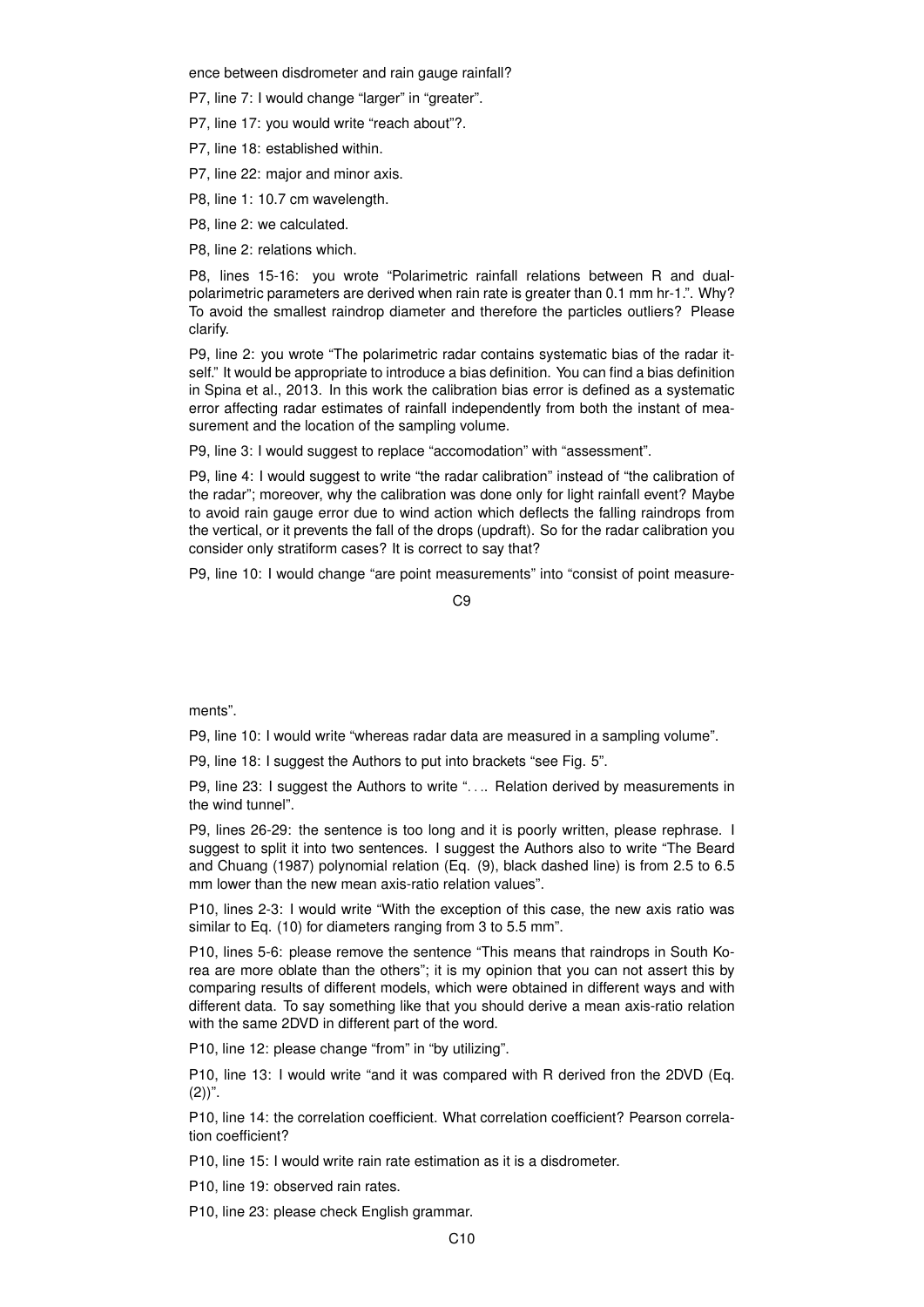P10, line 24: I would change "when compared" in "in comparison".

P11, line 2: I would replace "from" with "measured by a".

P11, line 9: with the hourly rain rate.

P11, line 14: obtained by the radar.

P11, line 15: measured by the rain gauge.

P11, line 16: I would write "2DVD rainfall estimation".

P11, line 16: decide if you want to use showed or shown in the text.

P11, line 16: why good results. With respect to rain gauges? Please specify.

P11, line 17: I suggest the Authors to remove the sentence part "R(KDP, ZDR) > R(Zh,  $ZDR$ ) > R(KDP) > R(Zh)", and to describe the concept just in words because in this way it seems that R(KDP, ZDR) is greater than rainfall estimated by each other formula. What did you mean is that the R(KDP, ZDR) algorithm give the most reliable rainfall estimation, it's right?

P11, lines 17-21: I would change "performed better" with "was more efficient"; it's not clear what did you mean when you write "on DSD statistics".

P12, line 2: I would replace "declined" with "worsen".

P12, line 4: for lower rain rates.

P12, lines 3-6: please delete "the radar rainfall estimations from" because it is redundant.

P12, lines 5-6: rainfall measured by gauges.

P12, line 8: I would write "the uncertainty in radar estimates due to the use of KDP reduces itself".

P12, line 18: ZH and ZDR biases were calculated separately for eight rainfall events.

## $C<sub>11</sub>$

So you calculated eight ZH biases and eight ZDR biases?

P12, line 22: the BSL ZDR measurements.

P12, lines 22-23: ZDR value is simulated by the 2DVD?

P12, line 25: please add the word "respectively" at the end of the sentence.

P12, line 27: please replace the word "comparing" with the word "comparison".

P12, line 30: I would write "... obtained before and after the bias correction, respectively, while ...".

P13, line 1: I would write "... obtained before and after the bias correction, respectively, while ...".

P13, lines 2-4: the sentence is not clear and poorly written. Please rephrase. Maybe you meant that before the bias correction the precipitation was 12.67 and after was 15.33? What's the corresponding value of the gauge?

P13, lines 4-5: The comparison with the rain gauge rainfall shows that after the bias correction the rainfall radar estimates were improved by about 13.71%, it's right?

P13, line 4: the rain gauge is the ground truth. You should say that also at the beginning of the paper (introduction and abstract).

P13, line 7: the sentence for me is poorly written, I would say "80.12 mm respectively for rain gauge, radar before bias correction, and radar after bias correction. The radar rainfall . . .".

P13, lines 8-9: you calculated the bias for each event and then you performed a mean bias? It's right?

P13, line 9: MAE passes from.

P13, line 10: decreased from.